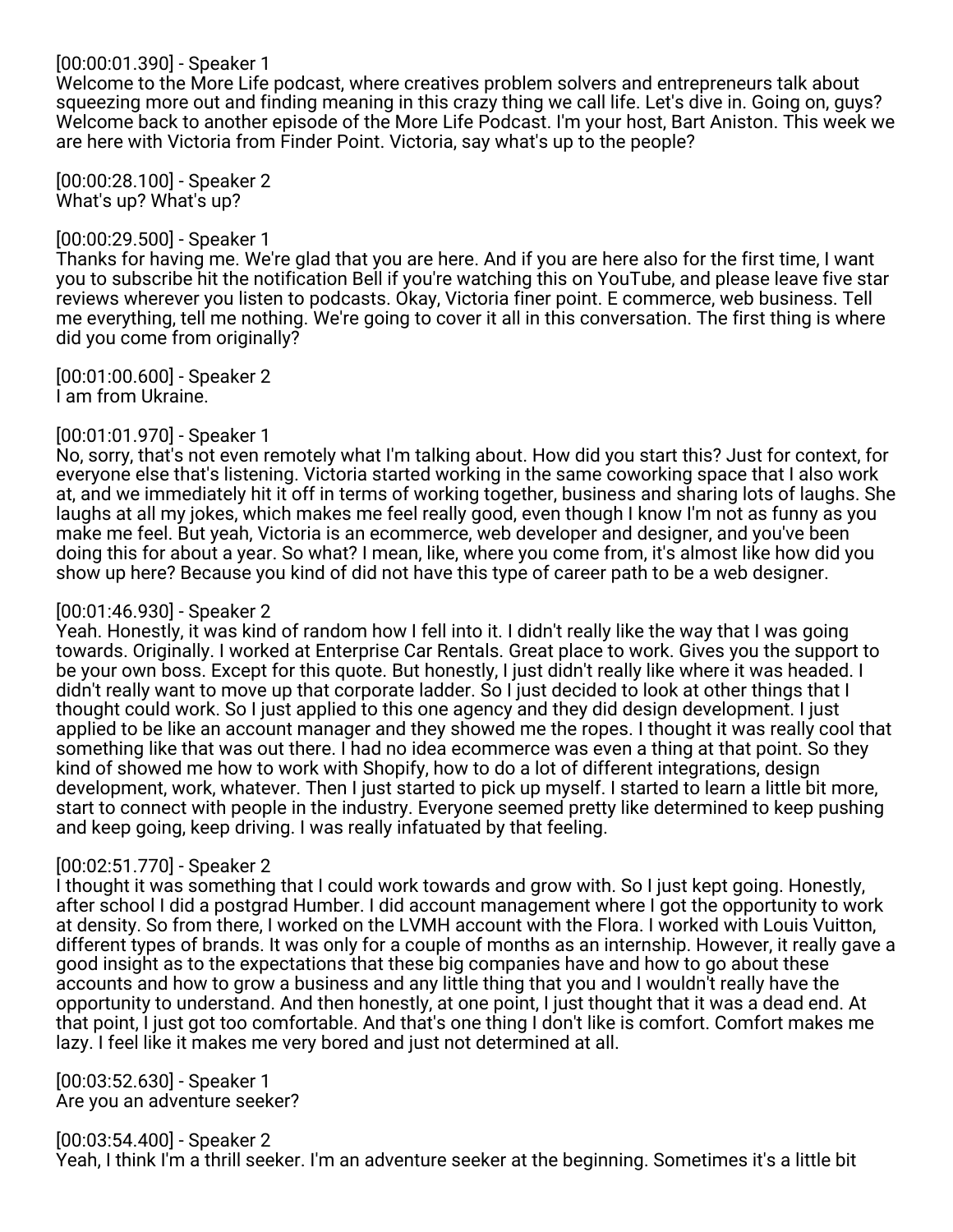scary to dig your toe in the water, but once you get into it and once you understand that there's more to the picture and that you can, it's just all internal feelings that you don't even know what's going to happen. Once you kind of put that aside and once you kind of give things a chance, it starts to flow better and you can really understand that you're more capable of doing that.

## [00:04:19.940] - Speaker 1

You actually thought you were at the beginning and you're kind of lucky. You've jumped into a world of design and creativity at a point where it's kind of very democratized, like, accessible to anybody. You know, you took a post graduate course, you picked up skills on your own. Youtube is readily available to you. You have Skillshare. Whatever it is, you can pick up skills so much easier. Like the old guy, the Room me President who went to College for this and took courses and classes. They're not teaching this stuff in high school. They just give it away for free. I'm just like, hey, I paid really good money for this.

[00:05:03.570] - Speaker 2 Give me a job.

[00:05:04.430] - Speaker 1

Yes, please, somebody don't destroy my industry. It's not destroying it. If anything, it pushes us to do better. I even think of companies like Adobe who I've recently just stopped paying for because I'm like, I hate you guys. I love them because that's what I learned in school and that's what I grew up on. But at the same time, it's like, yeah, there are other better tools that cost less money and do a lot of things are very powerful, like Sigma. I'm a huge fan of Sigma.

[00:05:31.420] - Speaker 2 Yeah.

[00:05:31.790] - Speaker 1 So tell us more about the journey. So then when do you go from I'm working as an intern to I'm going to register a business.

### [00:05:42.330] - Speaker 2

At that point, I feel like it was a decision I had to make whether I needed to pursue a full time position at an agency where I already wasn't feeling comfortable at. You have to understand at this point in time, everything was virtual, everything was online.

[00:06:02.490] - Speaker 1 This is covet time, right?

[00:06:03.860] - Speaker 2

Yeah, it's peak time. Even though I work, everything is online. Even though I do everything online, I still really love that human interaction. I really like to talk to clients and kind of do more exploratory work in terms of how we would get things done and come up with some sort of solution. And I feel like at the internship, I was boxed in, and I wasn't really given an opportunity to grow and learn, whether it's from doing something great or a mistake, like things happen. So, yeah, I mean, at that point, I thought it was all or nothing. I knew that if I didn't take that leap, I would have regretted it. And that's one of the worst things you can ever do. I definitely would have regretted it. And I'm so happy that I did. They weren't happy with me that I was leaving.

[00:06:52.350] - Speaker 1 We showed you the secret sauce, and then we're like, Bye. Thank you. Next.

[00:06:57.450] - Speaker 2 But that's what you have to do. You know what I mean?

[00:06:59.690] - Speaker 1 So basically you're saying you're gangster.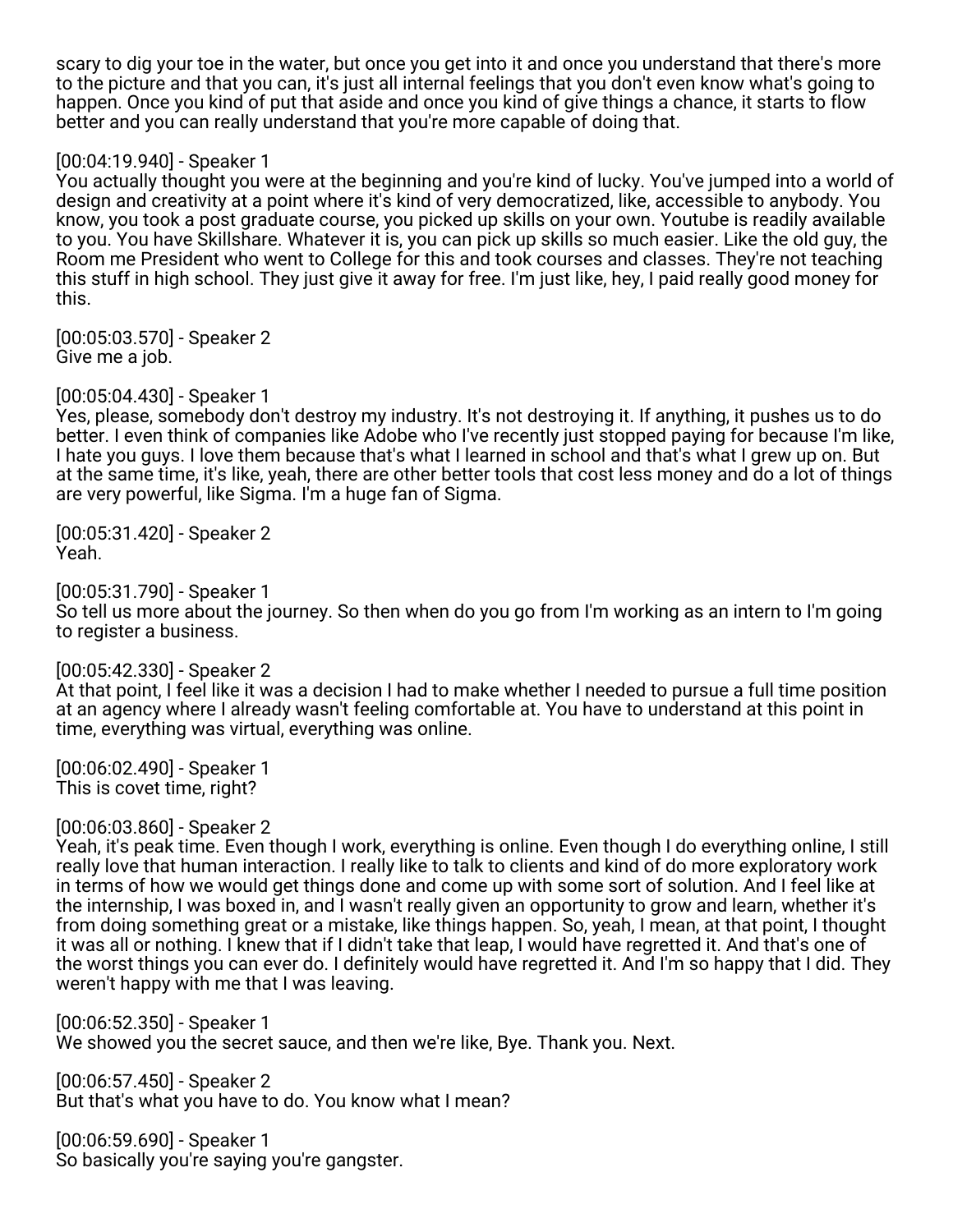# [00:07:03.790] - Speaker 2

No. At the end of the day, everyone's interest, anyone's going to do whatever's best for them. Being a business owner, if I have employees that come up to me that kind of go through the same process or go through the same journey, I understand they want growth, they want different types of potential exposure, that maybe it's just not working for them. So it's definitely like a learning curve. It's a process you have to take, and you have to understand that everyone's path is different. People that started in the industry 20 years ago, they could be comfortable. They could like having that nine to five security. To me, it just wasn't really desirable. And I just thought it's either going all in now, see what happens. Worst case, I started another company and another one. If that doesn't work, maybe I'll apply sober. Maybe. But, like, no.

[00:07:57.150] - Speaker 1

Would you say you're a designer or are you a marketer? A solution based marketer?

### [00:08:02.710] - Speaker 2

I think a little bit of both. I've always had that design. Yeah. I always have the appeal as to what looks good and bad and what kind of people vibe with and in terms of processing everything and the strategy, as well as how that goes together. But I also understand solutions. I understand how things work, where we have problems and how to solve those problems. I firmly believe that you can solve any issue that you have ever, especially with Shopify, especially with ecommerce, especially with anything. It's a battle, but there's definitely lots of work.

### [00:08:50.690] - Speaker 1

Would you say, like, the way that you work, you've had to learn a lot, because this is where my fascination with you started from. Like, look how young you are, how smart you are, and how fast you have. Like, I feel like this industry is kind of like double Dutch on top of it.

[00:09:10.760] - Speaker 2 Yeah.

### [00:09:11.470] - Speaker 1

And it takes kind of practice to learn how to do that. And I'm like, look how fast this girl has just jumped in and started doing it. She's like, It takes a lot of people a lot of time to learn. Okay? I'm not a freelancer, okay? I need to be a business. So what do I do differently? How do I work on systems and processes and delegate tasks and focus on my PNL reports and reporting to my bookkeeper? You have figured that part out very quickly. By my estimation, you just started this last over. I'm like, okay, if this was a movie, this is when you were cut to me in 2017, like, spinning my wheels, trying to create lightning. Whereas I'm like, oh, you've avoided a lot of the pins balls, which I'm like, that's really cool. And then the more that I talk with you, I'm like, okay, you're pretty savvy. You have your good head on your shoulders, so you're understanding the business side, which I think is even more commendable than the design side. And we've had this conversation many times on the podcast where design is becoming more of a basic commodity.

### [00:10:27.630] - Speaker 1

There's so much good design out there now. So it's like, okay, how do you differentiate yourself? I think it comes in the form of how do you solve someone's problems? How do you provide that solution? How do you get them from point A to point B? Yeah. Okay. Even less talking about how you set up your business, you predominantly put it all. You predominantly put it in your website and your Upwork. Now, I told you already this funny story about up work where I started building account like in 2016 or 2015, and their computer software did not like me. I'm not going to say Upwork is racist, but I am going to say that I uploaded a picture of a white person and it worked. And they would not accept my profile with my photo and then said that they would not accept my submission of all that work.

[00:11:30.530] - Speaker 2 Better of work. Yeah.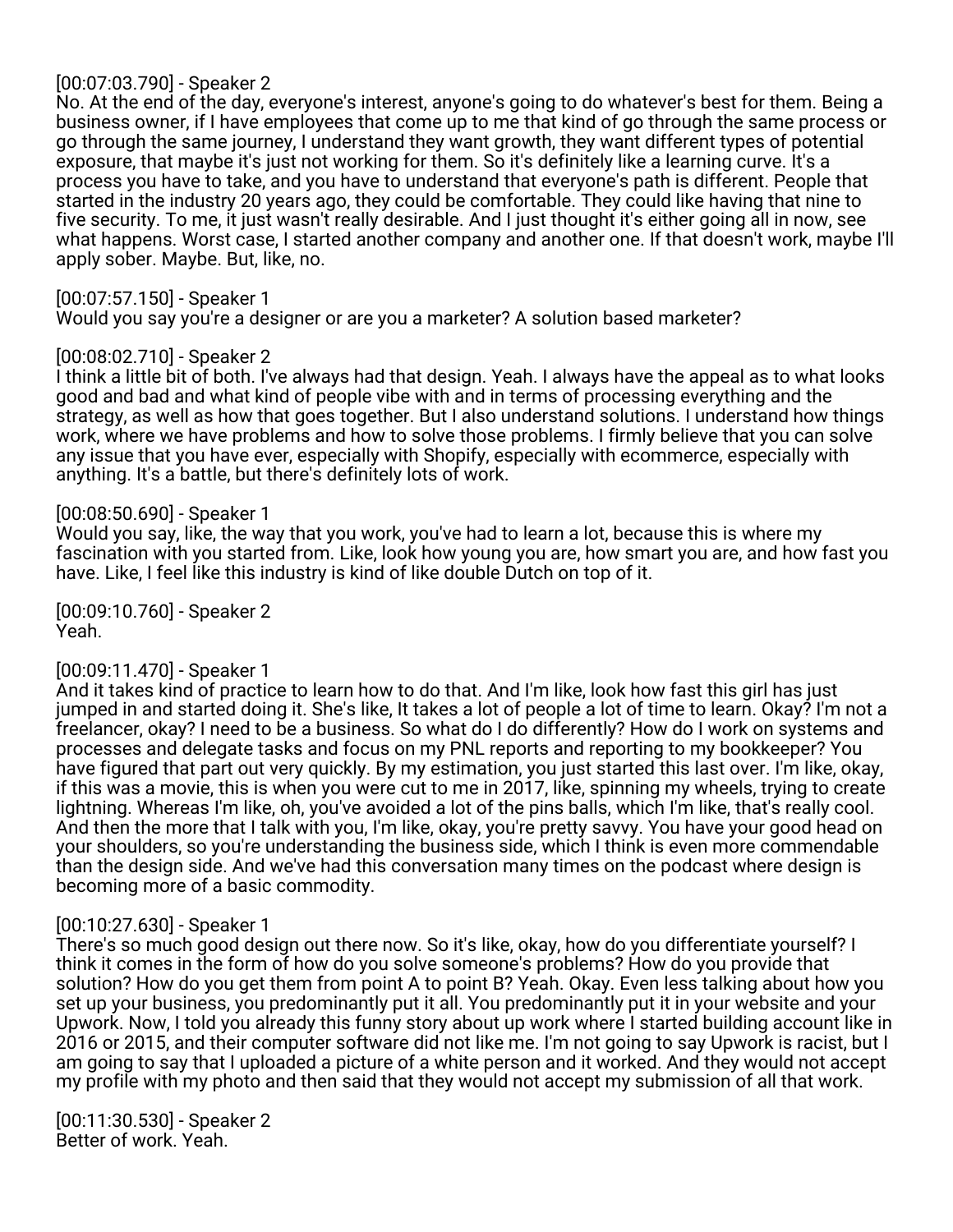## [00:11:32.130] - Speaker 1

Seriously, they're lucky this didn't happen in 2022. I would have canceled them. Okay. Yeah, it would have been not good. Upwork was a cool and great solution. It still is because I'm on there. Even though no one hires me on there. I'm still navigating since talking with Vika with Victoria. Sorry, I don't want to put that out there. Crashed out from the record. She showed me some tricks of the trade on how she's navigating lead generation in a way that I think is so modern because it's like, okay, I never would have thought of this. Yeah, but it's kind of like hacking the system. It's very post 2020. Like, it's very like new school, and it makes me feel very old when I talk to you, when it's like you're sharing these little tricks. I'm just like you're like a hacker. You're just out here hacking the system, making it work, and like, oh, here are the building blocks you have to complete before you move to the next level. And then you're just like, no, I'm just going to jump all these extra things I'm supposed to do now. I don't want to learn all this.

# [00:12:48.150] - Speaker 1

This is like antiquated. There's actually a faster and a better way to do this. I'm just going to skip all your stupid stuff and go over here. I'm just like watching it's like, damn, I really messed up. So talk to us about Upwork, how you started on there and how you position yourself on there.

## [00:13:03.780] - Speaker 2

Yeah, for sure. It's been very interesting. The way I started was actually all credit goes out to my business coach. He showed me the ropes, he showed me how to do everything. He honestly put me on so much so he's definitely been a blessing in that case. But I have looked into it previously, and it's just one of those things where it's like, if you put in time into it, there will be some sort of reward that comes out of it, just like with any other platform.

[00:13:35.590] - Speaker 1 So you're saying I haven't put enough time into it?

[00:13:37.680] - Speaker 2 I mean, 10,000 hours is kind of like pushing it.

[00:13:40.850] - Speaker 1 10,000 hours pushing it.

[00:13:43.130] - Speaker 2

But if you're consistent, it's about consistency. If you're consistent with it, if they see that you're interactive with it, if they see that you're actually looking to get some meaningful jobs out of it and some decent connections, then I think it's worthwhile. But no, I mean, going from the beginning, I set up my profile. At first, everything is kind of slow. But as soon as you get that one first client, one first customer, that's when it all changes. You get that good review.

[00:14:11.220] - Speaker 1 For those that are listening, I'm rolling my eyes.

[00:14:15.190] - Speaker 2

You get that good review. And I mean, honestly, it's up from there. You just kind of keep automating it. You keep working at it. You keep perfecting your pitch, uploading new case studies. I feel like Upwork also forces you to really provide the service, because this way, if you don't do something proper or at least you don't set that expectations and deliver on the expectation, you're more likely to get a bad review. And then that's going to impact your ability to get future jobs.

[00:14:48.330] - Speaker 1 Can you put your Upwork reviews on Google or on your website?

[00:14:52.050] - Speaker 2

I guess, yeah, you can pull it from there. I mean, they're your reviews, they're kind of nurtured towards you and very intimate in that way. That's definitely a good way to go about it. That's another reason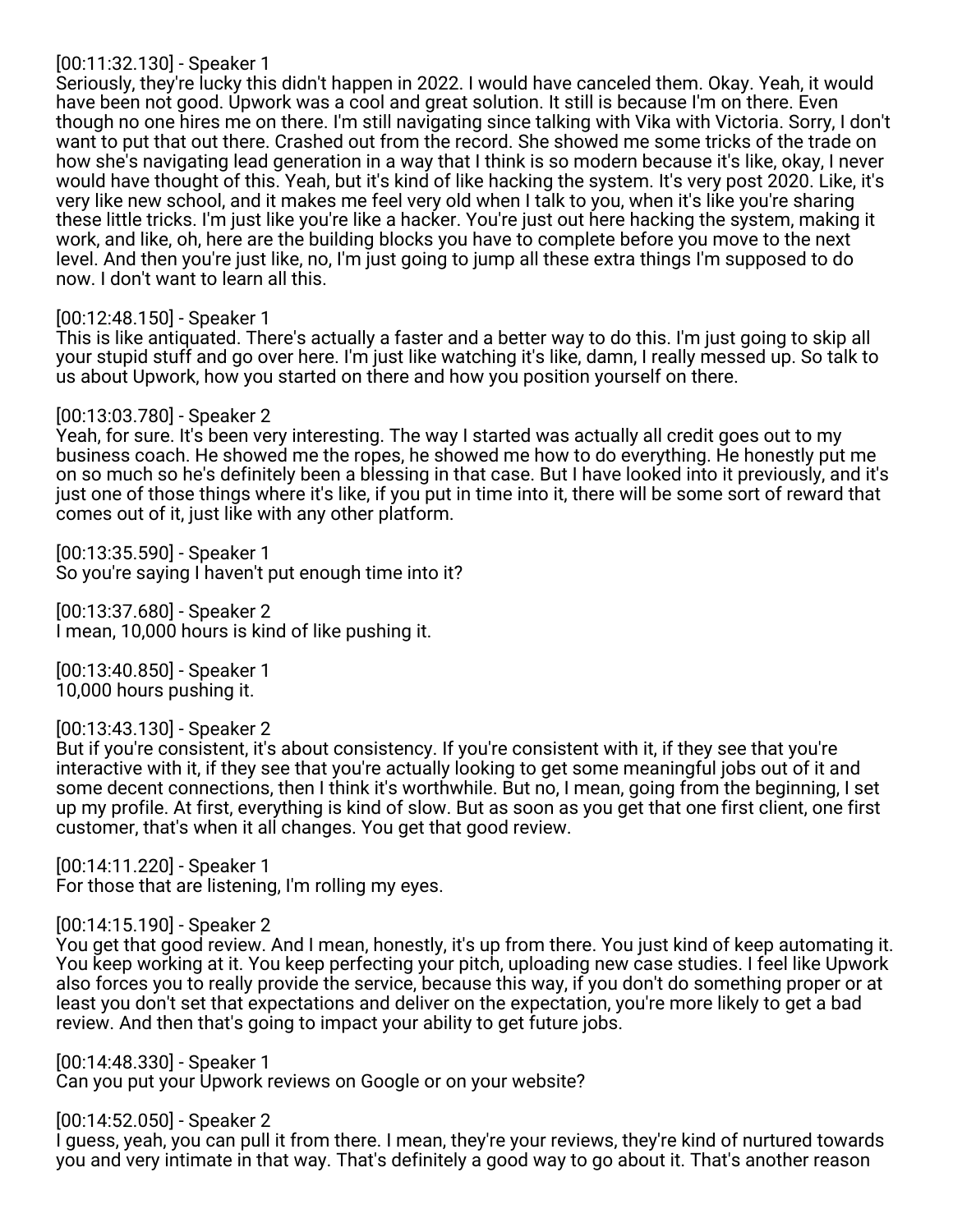why. And I've actually had people that would be looking for Shopify experts in the area and like, my Upwork account would come up as a search option in Google. So this also optimizes SEO. If you're trying to get out there a little bit more organically. So, I mean, in terms of that, it's just kind of getting on board with how the system works. Really understanding the limitations of what you can and can't do, making sure that you're still in limitations of their rules as to they don't want you to take things out of the platform. They kind of want you to keep everything for sure. Exactly. It's your account. Like no one else is left. Touch your account type of stuff.

[00:15:47.630] - Speaker 1 Let's know what you're doing.

[00:15:48.940] - Speaker 2 Yeah, but they still kind of have those limitations. However, I feel like the opportunity is really good to not use it, and it's just a good cash flow system. It's just a good way to get things running. It's a good thing. Yeah, exactly. Up to speed and for you to learn way quicker than I would if I went the traditional route and just started to produce content and maybe get a client in three months.

[00:16:20.210] - Speaker 1 You see how she's throwing shade at my content? Okay, she's throwing shade at my content marketing strategy. Maybe you'll get one client in one to three months.

[00:16:31.070] - Speaker 2 No shade, never. No shame. But you know what I mean. There's way to go about it. People are open to it as well. There's a lot of big companies that go to places like Upwork.

[00:16:40.930] - Speaker 1 Which I'm so surprised.

[00:16:42.050] - Speaker 2

Yeah, me too. Honestly, they've had good experience. Some have had good experience, some haven't, which is unfortunate, but I really tried to be that differentiating factor. That when they found me. They're like, thank God I found you, because everything else kind of sucked.

[00:16:58.610] - Speaker 1 Why Shopify? Why ecommerce? Why not like something else? Is that what you learned first? So it's like your first love type of thing?

[00:17:09.790] - Speaker 2

Yeah, I think so. I think I just fell into it, and it was just kind of something that I really enjoyed when I was younger. I actually really loved to go shopping with my mom. So I always had this, I don't know, passion, I guess, where it's shopping in general.

[00:17:24.300] - Speaker 1 Are you a material girl?

[00:17:25.440] - Speaker 2 I love it.

[00:17:26.870] - Speaker 1 We're going to go to the rapid fire questions at the end. I'm joking.

[00:17:33.450] - Speaker 2 I dabble here and there at the mall recently online.

[00:17:38.610] - Speaker 1 Do it now, right? Like live your life.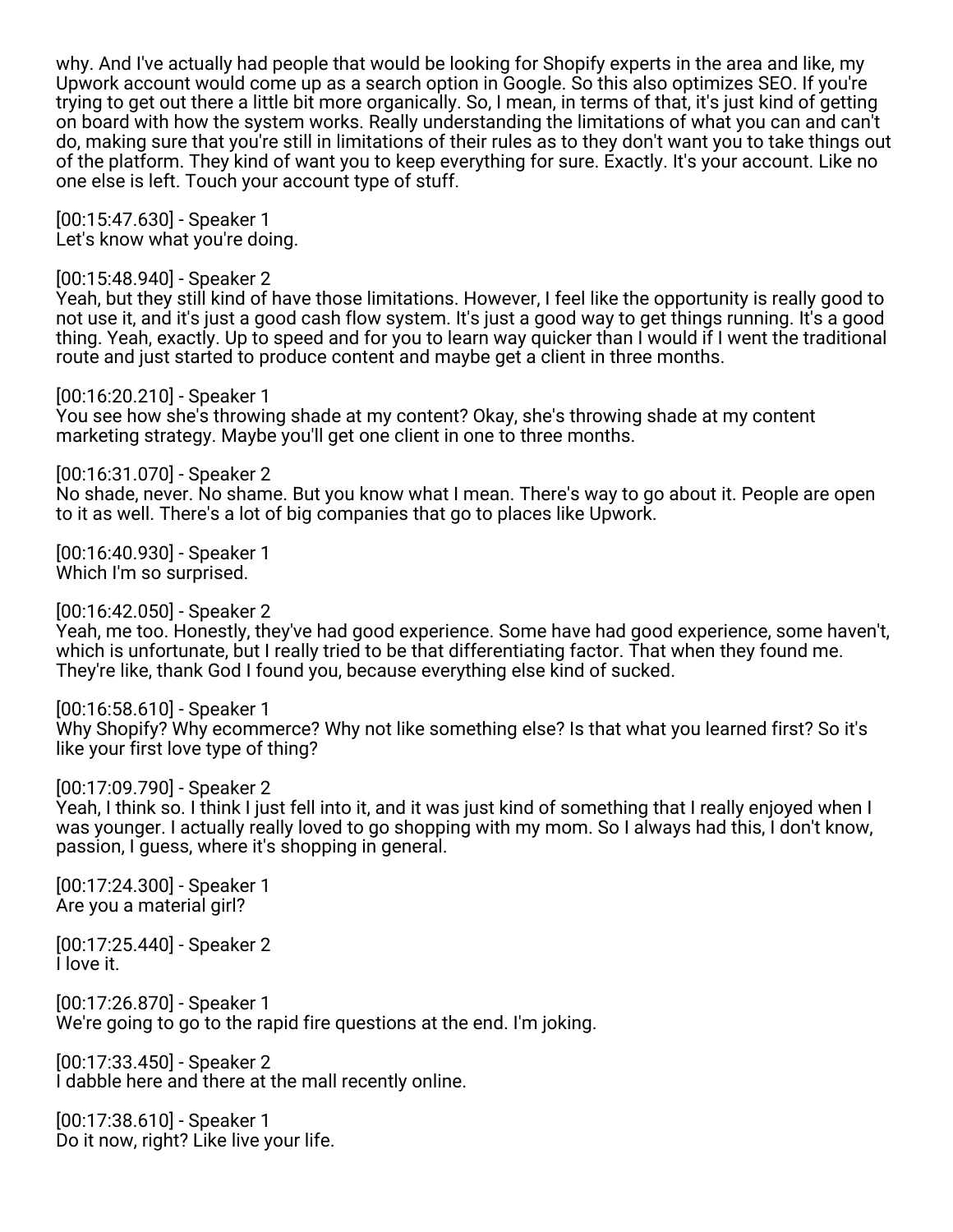# [00:17:41.280] - Speaker 2

So, I mean, I don't know. Shopify just made sense for me. Everything about their platform is just so versatile. They're always up to date. Their company culture is just so amazing in the way they treat their employees and overall commitment. They have really good environmental sustainability goals. How to try to cut back different emissions and try to help whether it's decreasing Black Friday, I don't know, emissions, or they try to give back a lot. So I feel like their values and the platform, the service that they offer just align perfectly. But that being said, looking into the future, I feel like they have already. They're like the Apple of Ecommerce 100% they know what they're doing, they know what's coming, and they know how to handle it. And it's just natural that you kind of pivot into Shopify and grow with them.

## [00:18:38.690] - Speaker 1

Yeah. Like you're very much Shopify. I'm a very WordPress person. We're like on opposite sides of the spectrum. I do traditional content marketing and you do a pork marketing. I'm surprised you don't have an Android phone. And I have like a BlackBerry pause. Yeah. Blue Bubble for life. I guess that also matches, like the CPG stuff you do because super good products. It's like, okay, I love this whole narrative, this whole trajectory, only because there is an influx of new people who are starting businesses, who are becoming overnight successes through their TikToks and through their Instagram reels and posts and through anything social media related. You could become a star overnight. All it takes is one blog to pick you up one algorithm to say yes to you, and all of a sudden those candles you've been making in your house, ten at a time, all of a sudden now you need to make 10,000 at a time. And people are giving up regular nine to five jobs to start more of the okay, I'm going to take control of my own finances. I want to be somebody who is a boss where I want to make my own money, whether it's a side gig, a side hustle, or like a regular five job.

## [00:20:04.610] - Speaker 1

So everything aligns that way. So I love that for you in the sense that, okay, you are one of the people who is like saying no to traditional work to start your own venture. And you're also predominantly helping companies of people who have also said no traditional work. I will start my own venture as well. The people that you meet most of the time are these are younger people.

# [00:20:34.170] - Speaker 2

They vary from people that have been in business for 2030 plus years to someone that's been just starting out and they kind of want to try out and see what will happen. But it really all depends. Everyone has different goals, whether it's just to have some sort of income coming in, just something here and there, whether they're just trying something out that's new and different for them or whether they're starting their fifth or 6th business because they already know the industry and they already know how profitable something is going to be. But it's really interesting because all these people will come from such different paths. And hearing their story and hearing everything they've done and hearing how they got to this point is inspiring in a way, mostly because they also took that risk. They also put everything out on the line, whether it's going to work out or not. This is the thing, right? Like, you can never have high expectations. You just kind of go at it and just put it in your all and do your best.

# [00:21:33.670] - Speaker 1

Yeah. How do you feel about the whole creator. I'm a CEO, I'm a boss. Babe. World that we live in. There is not the same excitement. It sounds horrible, and I don't think anybody cares except for me. Nobody cares about men in business. Well, that's because men have been in business forever. But I'm like, there's a new wave, okay? There's a whole bunch of BIPOC people. There's a whole bunch of younger people who are trying to make it. But there is this very special community of women who want to be self employed or entrepreneurial, and B, want to support others to do it. I totally get that. Especially when you think only 60, 70 years ago how most women didn't even have their own money. So it's like, okay, now not only do you enter the workforce, but now you could actually be the boss and you can make the decisions your own way, the way you wanted to run a business. Have you found this community to be, A, are you a part of it? And B, how do you find it to be helpful?

[00:22:53.070] - Speaker 2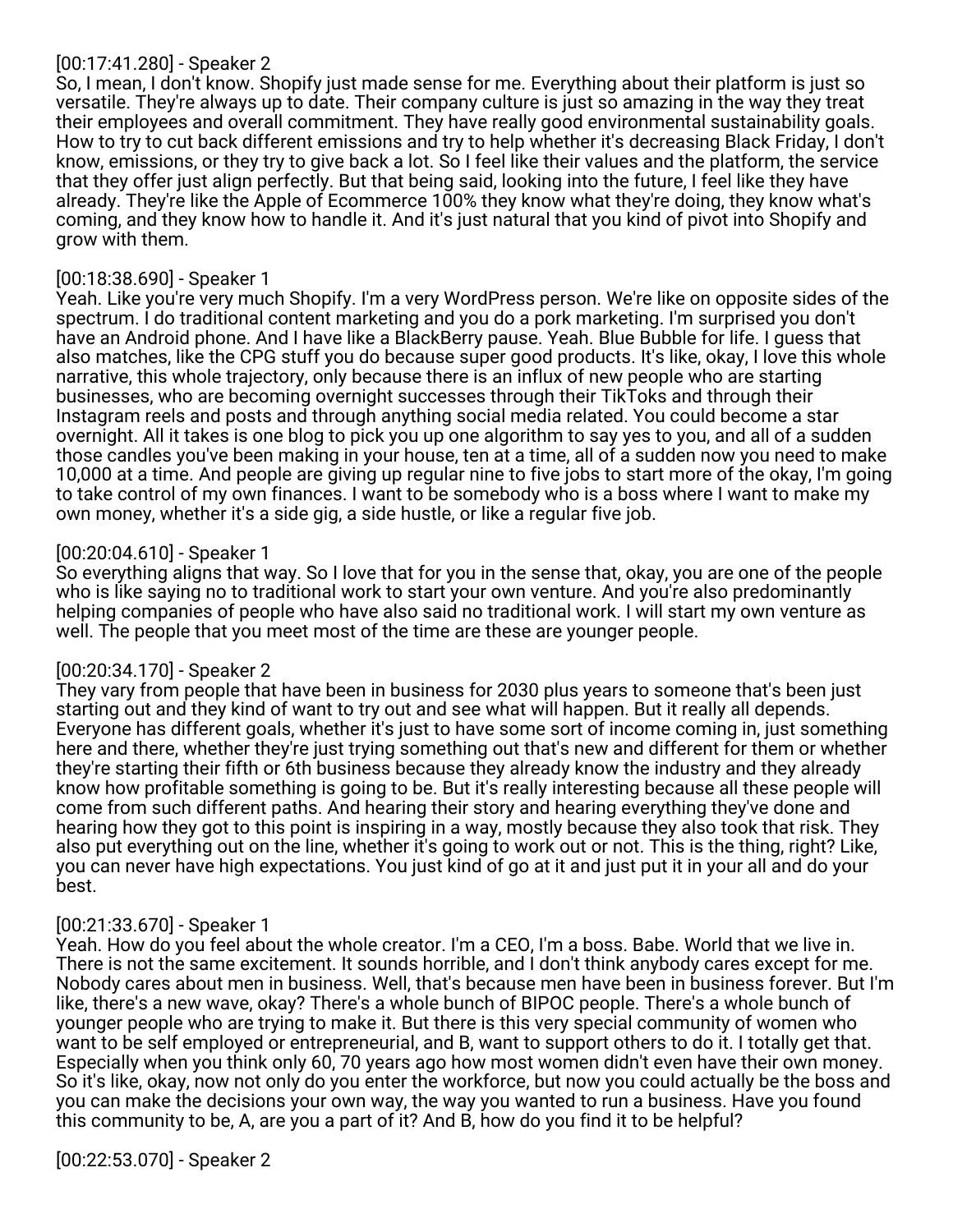Be really honest with you. I'm not really a part of any, like, female community.

[00:22:59.590] - Speaker 1 Not because you're the business.

[00:23:12.010] - Speaker 2 I don't know. I don't think that me being a female should categorize me in any sort of way.

[00:23:19.470] - Speaker 1 I love that answer.

# [00:23:21.190] - Speaker 2

Just because I'm a female doesn't mean I'm less risk averse or like, I want to take less chance or do anything else that a man can or can't do. I think it's time we step out of that narrative that's been like, oh, women couldn't do this and this 50 years ago, this and that. It's like, okay, let's just move on from that. Now we're talking about today and what in the future. Yeah. It's just like, I don't know. I feel like that whole transition is just so overdone at this point. And it's like, are you people? I mean, I get how women promoted. I understand the reason behind it in terms of personal branding, whatever. They can definitely relate to other women. However, it's like, how long are you going to milk that for? Until you start promoting something valuable to everyone else. You know what I mean? It doesn't matter if you're a male female. You know what I mean? Whatever your pronouns are, like, it doesn't really matter. I mean, just do something like help the community. Just be you right?

## [00:24:24.250] - Speaker 1

I have the same feeling like, a lot of times, especially when I was on the grind when I first started this business. I'd be invited to very specific industry black events, and I think I went to like, one or two. I'm just like, I only want to be considered because I'm the best and I only want to talk to people who also, I find, are cool and are the best. I don't think it helps if we're picking based on your skin or because of your gender. How do you calculate how feminine do I have to be to be considered the best of my job or how black do I have to be to be considered the best of my job?

### [00:25:08.770] - Speaker 2

I don't know. It's so marginalized at that point. It's like you're putting yourself in this box in this boundary where you're technically not allowing yourself to be inclusive with anyone else beyond that. You know what I mean? It's like, what if I want to come to one of those events as a white person to an all black event? How would I feel? I would love to see you try included. Would that be okay?

[00:25:31.840] - Speaker 1

Of course it would be okay. But I think you feel very awkward.

# [00:25:34.570] - Speaker 2

Like that's the thing. It shouldn't be like that. We're all here to talk about business. We're all here to help each other grow. We have the same common goals. So I feel like our background and how we got here shouldn't be that big of an impact as to where we want to keep going, because it's what the goals or the horizon that we're focused on, not kind of where we come from.

# [00:25:56.800] - Speaker 1

That's great. Speaking of Horizons, what's next for fighter point? We need to talk about where the name came from. Unless you really have a very great story to tell.

[00:26:12.510] - Speaker 2

Not really. I just thought things be fine. It's fine at the point you want to be at this fine point with your ecommerce. We have this goal, and we want to get to that finest point.

[00:26:27.710] - Speaker 1 A brand or a logo, rather, is just a logo.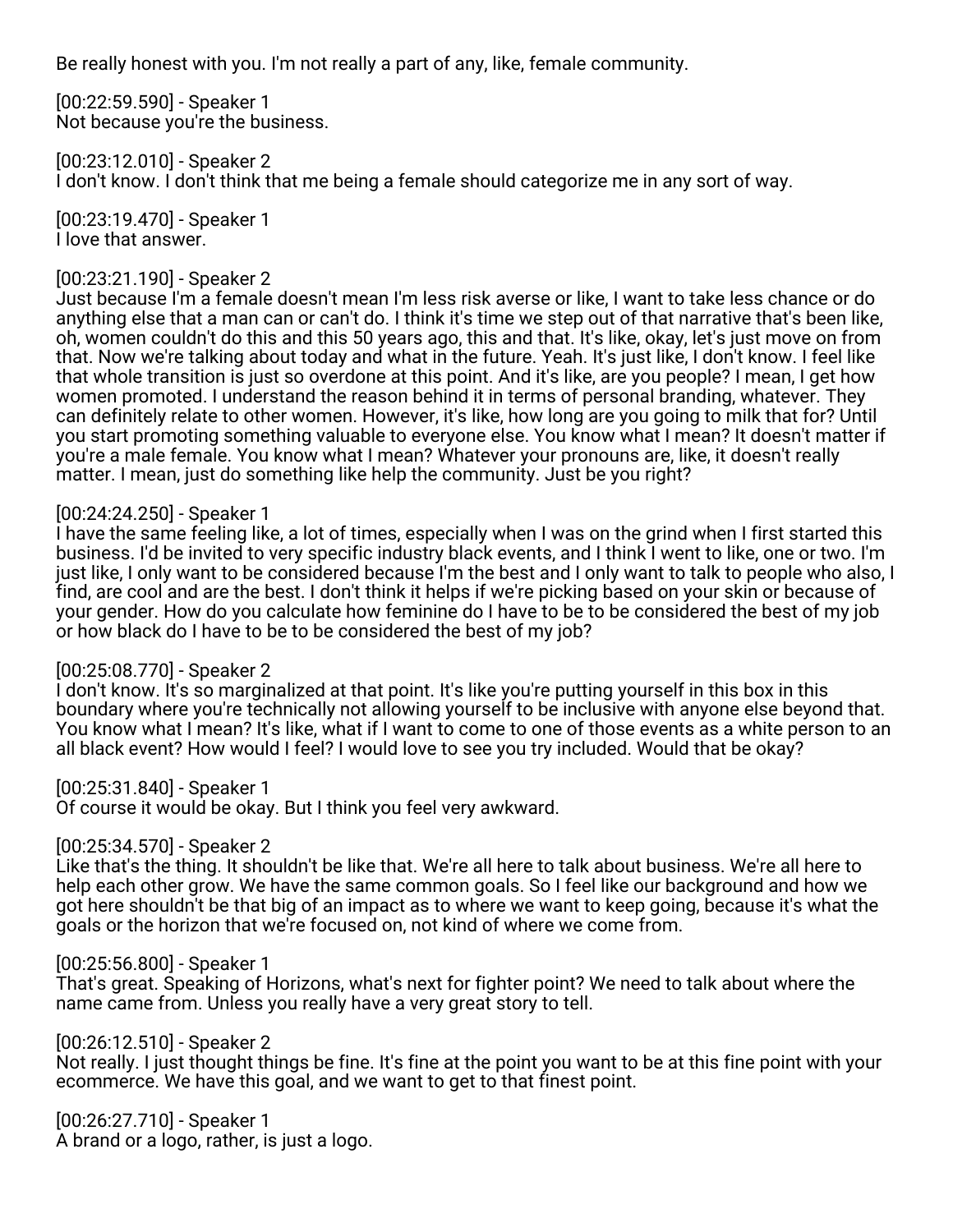[00:26:32.520] - Speaker 2 Yes.

[00:26:33.650] - Speaker 1 The name is just the name.

[00:26:36.000] - Speaker 2 Exactly.

## [00:26:36.610] - Speaker 1

It's whatever the brand story you attached to. Yeah, it does not matter. I don't think you can explain to me what the word McDonald's translates like for real, word for word. I think it's just someone's last name. But if you say the word McDonald's in every country on the planet, they understand hamburger, French fries.

[00:26:58.640] - Speaker 2 Yeah, exactly.

[00:26:59.400] - Speaker 1

So they understand what is the brand. Oh, yeah. The name doesn't matter or the logo doesn't matter as much. But how it relates to your brand story and how you market it, I think that's the most important thing. What's next for you? What are you trying to evolve in your business? I could probably help some of our listeners. Honestly, I feel like it's really and I'm going to ask you to talk closely to the microphone.

## [00:27:27.030] - Speaker 2

Sorry. I feel like next steps would definitely be Soning in on how we will grow our business. Whether it's through content marketing, whether it's more personalization.

[00:27:38.880] - Speaker 1

Joy, the dark side, content marketing become an influencer. Write blogs, big TikTok, start dancing.

### [00:27:47.040] - Speaker 2

Yeah, get there soon. But it's also about building a community with whether it's future clients or whether it's other agencies or other business owners, mostly because that's where a lot of value comes from. You learn a lot from them. So I feel like that's really important. It's kind of hard when you're first starting out, it's kind of hard for you to be working in the business, plus on the business. So as soon as you get out of working in your business, you're more capable of working on your business and expanding it and growing your clients and being more open to new adventures and new possibilities and services and anything that kind of goes with that. So I guess this year and maybe this quarter is going to be that transition period where I step back from doing more of the in house work. I step back from doing most of the design as I really understand the process now and how we get to that client satisfaction peak to really zoning in on helping other creatives. If someone loves to do design, I'll be that conduit. Exactly. That's the word I was looking for, to nurture them, help them out, help them grow, and then potentially help my clients grow as well.

### [00:29:08.210] - Speaker 1

So how are you going to do that? Was the hard, hard questions I've heard of people hiring like virtual operations managers. I've heard people hiring consultants that can help systematize or build up your Monday.com platform and kind of give very in depth. Sops do you have a plan?

### [00:29:36.830] - Speaker 2

I already have a virtual assistant, and she takes care of some back and stuff. For me, I think the next step would definitely be to hire a full time project manager so they can take care of a lot of the client communications and which takes up majority of the time. It's a lot. But if someone can manage that, that'd be great and then moving forward, definitely have a full time developer. That's really important as we do a lot of development work and kind of hopefully maybe push into some Webstery stuff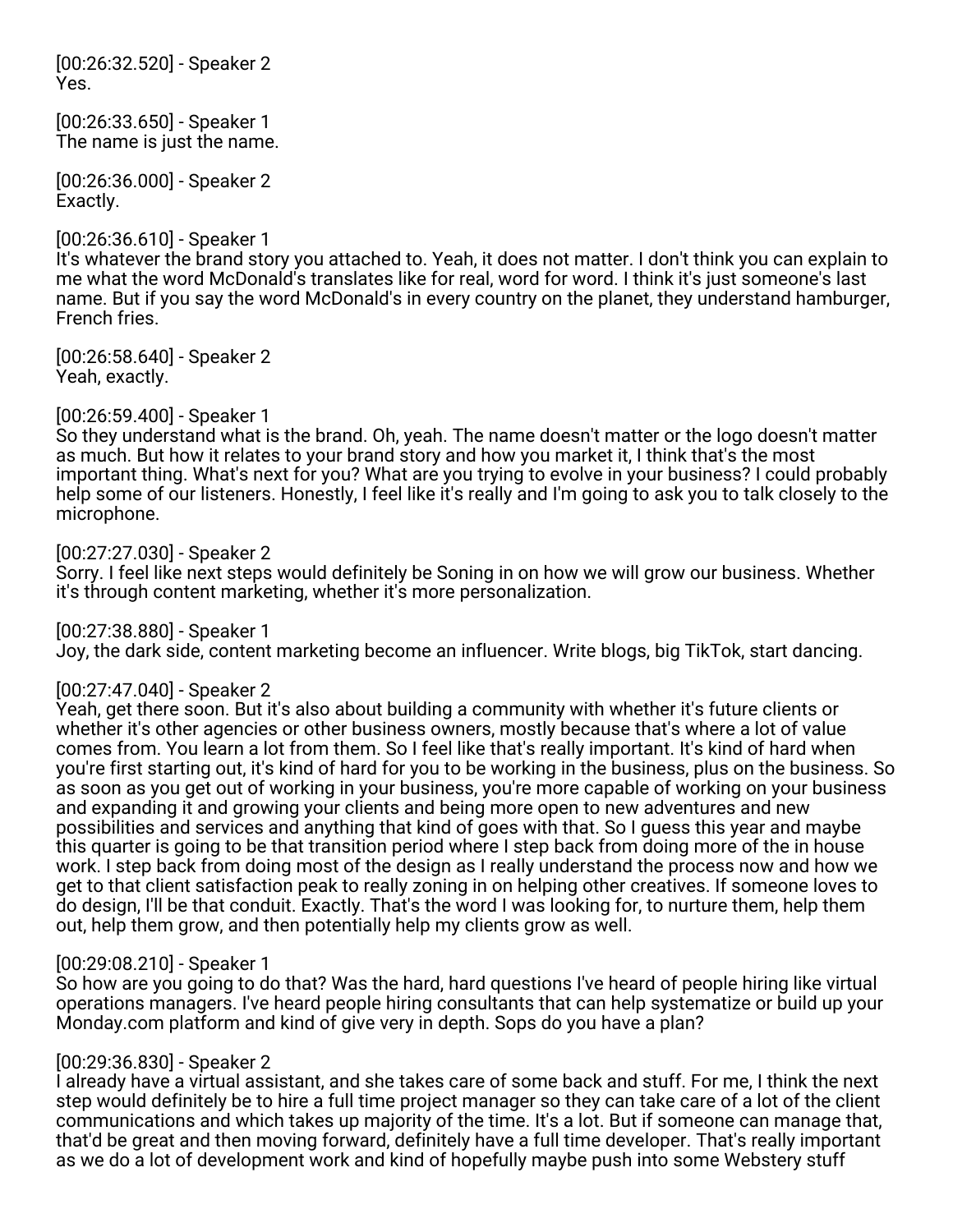eventually. So just try to pivot in a different direction and try to test different projects after that. It's really just about extending our services really niche down on who is our actual consumer ideal client and how we're going to help them out as best possible.

## [00:30:33.760] - Speaker 1

You have like a small pool of people right now that are helping you. You're growing a business that haven't even been a year yet. Congratulations. Do you have people that support you? Because I feel like I had people that supported me when I was fiveteen. I was in freelancing, but I have a family. People are very concerned when I said, this is going to hit make it or break it time. I'm not getting any younger. And some people in my life are very supportive in the sense of to an extent, do a job, you get paid for it, you pay your bills.

[00:31:14.170] Yeah.

### [00:31:15.100] - Speaker 1

I like those people. They're valuable. Some of them are related to me by blood. And then there's other people who I hold even closer. And it's because we have a similar mind track on wealth building and growing it to as big as we can. And like you said at the beginning, maybe have another business or another venture and another idea. And I feel like you're on that path where this is great, the agency life is great, but it's not the end all be all for you. And, like, okay, you may have other ideas and other things. Does your family do your friends that are close to you, do they understand that about you? Do they know that side of you?

[00:31:59.180] - Speaker 2

So my family, yes, especially my mom. She sees that side of me, and she's really supportive. She's always been really supportive of everything that I do. And just her being like, you're so smart. I feel like that's just kind of so heartwarming to me.

[00:32:17.440] - Speaker 1 Does your mom know what you do?

[00:32:19.200] - Speaker 2

To an extent, she thinks I do, like marketing, but because that's what I went to school for. So it's kind of in the realm, but she doesn't really get it completely. My brother, he kind of understands, and he's 18, and I try to get him to develop and do stuff for me. He doesn't work on the side for me. Sometimes I pay him hourly, but, yeah, they get it. My dad is in this old world. He's busy with his own business. It's too much for him to handle.

[00:32:46.420] - Speaker 1 Is that where you got the entrepreneurial spirit from?

[00:32:48.890] - Speaker 2

Yeah. My dad, he sold Canada when he was early 20s by himself, no money, slept in a park bench, super poor. Eventually he got into a basement, kind of lived there for free. He helped do some work around the house for some lady. And then that's kind of where he went from. He went typical European, started in construction, built his way up. He's done a phenomenal job. He brought me and my mom over. So my life would have been very different if it wasn't for my dad. So I'll always be thankful for him. He's an amazing, super, kind hearted.

[00:33:24.890] - Speaker 1

Wow. You said two nice things about your parents. I haven't said anything yet.

[00:33:28.870] - Speaker 2

They're great people. They're really good people. I honestly don't have anything bad to say about them. And even, like, my family back home in Ukraine, they're so great. I feel like I'm very blessed. They come from the family that I have, even though there's not too much of us. I know you have, like,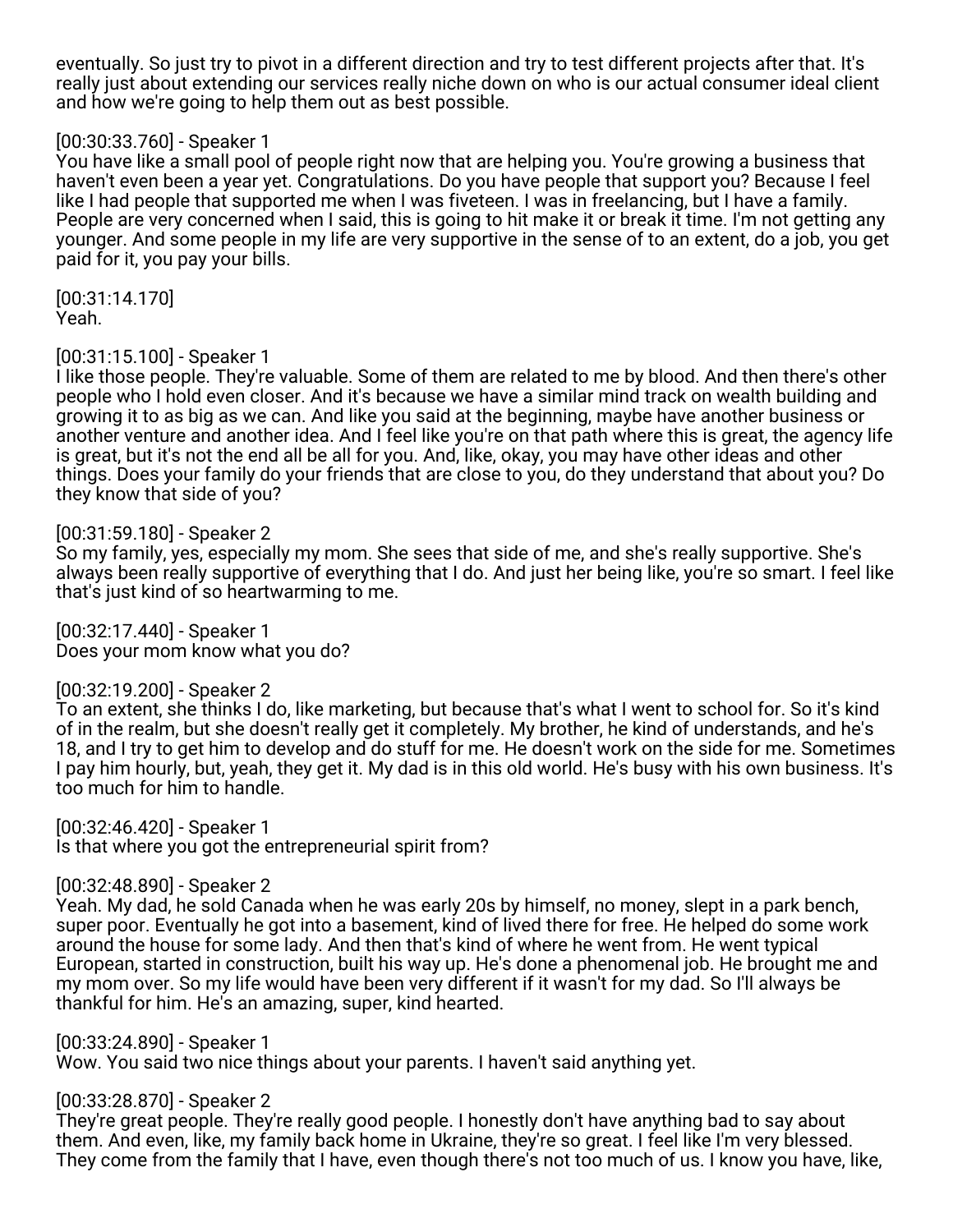a super big family.

[00:33:44.750] - Speaker 1 I have a huge family. We have lots of family meetings.

[00:33:48.730] - Speaker 2 Yeah. For us, there's not too much of us, but we're all very close knit.

[00:33:52.910] - Speaker 1 That's very good, though.

[00:33:54.110] - Speaker 2 Yeah, it's good. It's really good. But, I mean, in terms of my friends, they get what I do, but they can't explain it. When someone asked them, they'd be like, I don't know how to explain it. Like, I don't know what to tell you, which is okay.

[00:34:07.220] - Speaker 1 Victoria's other own world.

[00:34:08.520] - Speaker 2 Yeah, which is okay. I mean, I don't expect anyone. Plus, honestly, I think it's part of my thing where it's like, I haven't been too vocal about it to everyone.

[00:34:19.210] - Speaker 1 We've been working on that we've been talking about, like, you got to get your social media.

[00:34:22.490] - Speaker 2

Yeah. Just sort of, like, promoting myself more. But then again, I'm still figuring stuff out. So that's kind of where that goes.

### [00:34:31.720] - Speaker 1

I feel like my mom and maybe some of my older aunts and uncles, they're so conservative. They're like, you made money. You have to put it away. Like, you have to hide it. Don't do it. No, Mum, I'm going to make a lot more money than this. Oh, God willing. God willing. We don't know what will happen in the future. I'm just like, I'm going to work my ass off to provide the life that I want. And to them, that's like, crazy. You should just be happy that you were able to buy groceries today. I'm just like, there's more to life. I want more. Am I allowed to have more? Because that's exactly what I want. That's what I knew. They love me. They support me. They care for me. I have friends who are the same way. But there is a difference when you have somebody or people that are close to you who understand the other side, who's like, no, there is an infinite amount of resources because money is not real. Money is a concept. Everything's fake.

[00:35:28.590] - Speaker 2 Yeah, sure.

[00:35:29.850] - Speaker 1 Stay woke. Open your 30 today. But seriously, there's that different side where there's enough resources for everybody who wants it to have it.

[00:35:47.220] - Speaker 2 Yeah.

[00:35:47.850] - Speaker 1 You just got to crack the code. And it's not like a one size shoe that fits all. It's kind of like you got to work on your code to crack and then it will work for you.

[00:35:58.900] - Speaker 2